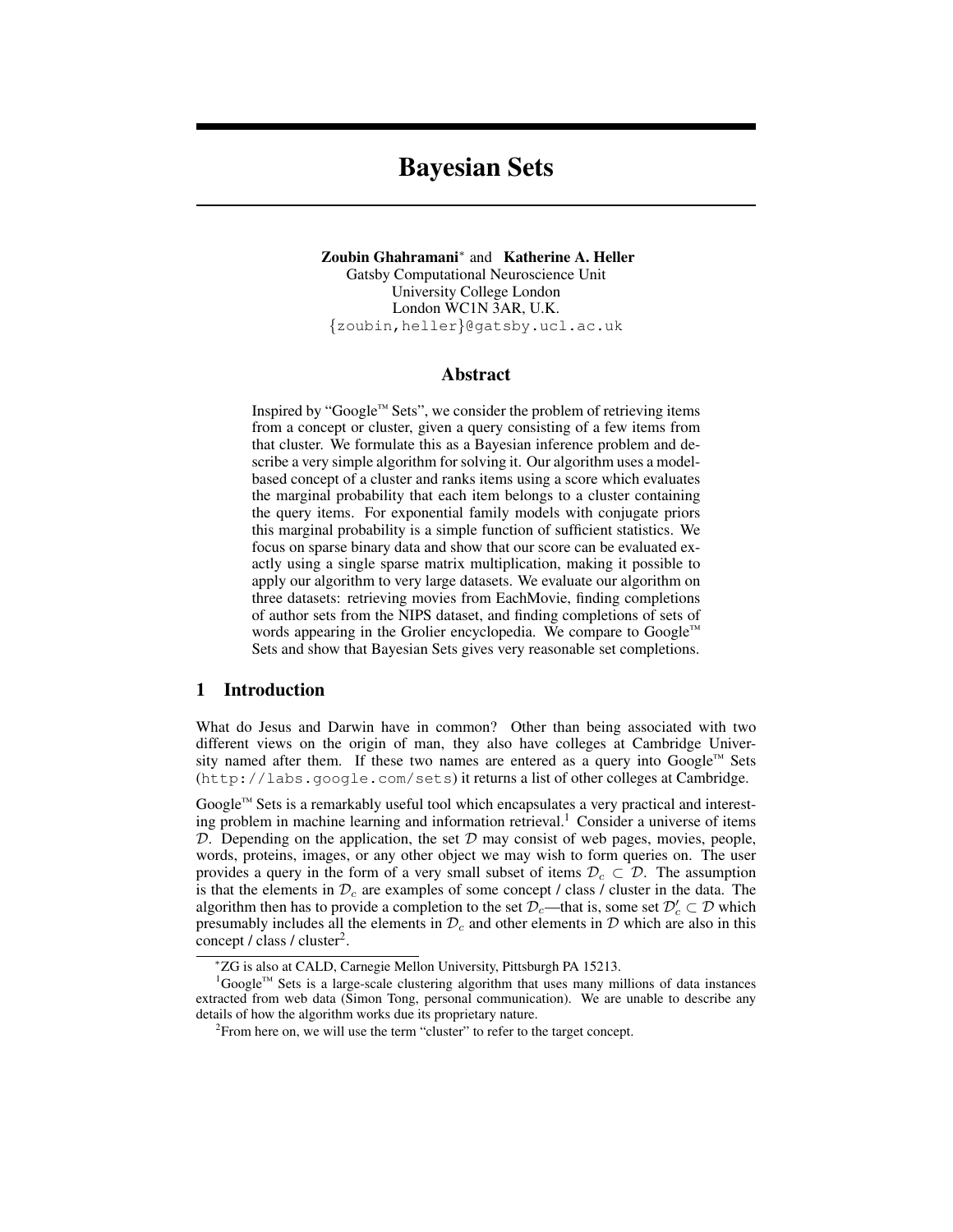We can view this problem from several perspectives. First, the query can be interpreted as elements of some unknown cluster, and the output of the algorithm is the completion of that cluster. Whereas most clustering algorithms are completely unsupervised, here the query provides supervised hints or constraints as to the membership of a particular cluster. We call this view *clustering on demand*, since it involves forming a cluster once some elements of that cluster have been revealed. An important advantage of this approach over traditional clustering is that the few elements in the query can give useful information as to the features which are relevant for forming the cluster. For example, the query "Bush", "Nixon", "Reagan" suggests that the features *republican* and *US President* are relevant to the cluster, while the query "Bush", "Putin", "Blair" suggests that *current* and *world leader* are relevant. Given the huge number of features in many real world data sets, such hints as to feature relevance can produce much more sensible clusters.

Second, we can think of the goal of the algorithm to be to solve a particular *information retrieval* problem [2, 3, 4]. As in other retrieval problems, the output should be relevant to the query, and it makes sense to limit the output to the top few items ranked by relevance to the query. In our experiments, we take this approach and report items ranked by relevance. Our relevance criterion is closely related to a Bayesian framework for understanding patterns of generalization in human cognition [5].

## 2 Bayesian Sets

Let D be a data set of items, and  $x \in D$  be an item from this set. Assume the user provides a query set  $\mathcal{D}_c$  which is a small subset of  $\mathcal{D}$ . Our goal is to rank the elements of  $\mathcal{D}$  by how well they would "fit into" a set which includes  $\mathcal{D}_c$ . Intuitively, the task is clear: if the set  $D$  is the set of all movies, and the query set consists of two animated Disney movies, we expect other animated Disney movies to be ranked highly.

We use a model-based probabilistic criterion to measure how well items fit into  $\mathcal{D}_c$ . Having observed  $\mathcal{D}_c$  as belonging to some concept, we want to know how probable it is that x also belongs with  $\mathcal{D}_c$ . This is measured by  $p(\mathbf{x}|\mathcal{D}_c)$ . Ranking items simply by this probability is not sensible since some items may be more probable than others, regardless of  $\mathcal{D}_c$ . For example, under most sensible models, the probability of a string decreases with the number of characters, the probability of an image decreases with the number of pixels, and the probability of any continuous variable decreases with the precision to which it is measured. We want to remove these effects, so we compute the ratio:

$$
score(\mathbf{x}) = \frac{p(\mathbf{x}|\mathcal{D}_c)}{p(\mathbf{x})}
$$
(1)

where the denominator is the prior probability of  $x$  and under most sensible models will scale exactly correctly with number of pixels, characters, discretization level, etc. Using Bayes rule, this score can be re-written as:

$$
score(\mathbf{x}) = \frac{p(\mathbf{x}, \mathcal{D}_c)}{p(\mathbf{x}) p(\mathcal{D}_c)}
$$
(2)

which can be interpreted as the ratio of the joint probability of observing  $x$  *and*  $\mathcal{D}_c$ , to the probability of independently observing x and  $\mathcal{D}_c$ . Intuitively, this ratio compares the probability that x and  $\mathcal{D}_c$  were generated by the same model with the *same*, though unknown, parameters  $\theta$ , to the probability that x and  $\mathcal{D}_c$  came from models with *different* parameters  $\hat{\theta}$  and  $\theta'$  (see figure 1). Finally, up to a multiplicative constant independent of x, the score can be written as:  $score(\mathbf{x}) = p(\mathcal{D}_c|\mathbf{x})$ , which is the probability of observing the query set given x (i.e. the likelihood of x).

From the above discussion, it is still not clear how one would compute quantities such as  $p(x|D<sub>c</sub>)$  and  $p(x)$ . A natural model-based way of defining a cluster is to assume that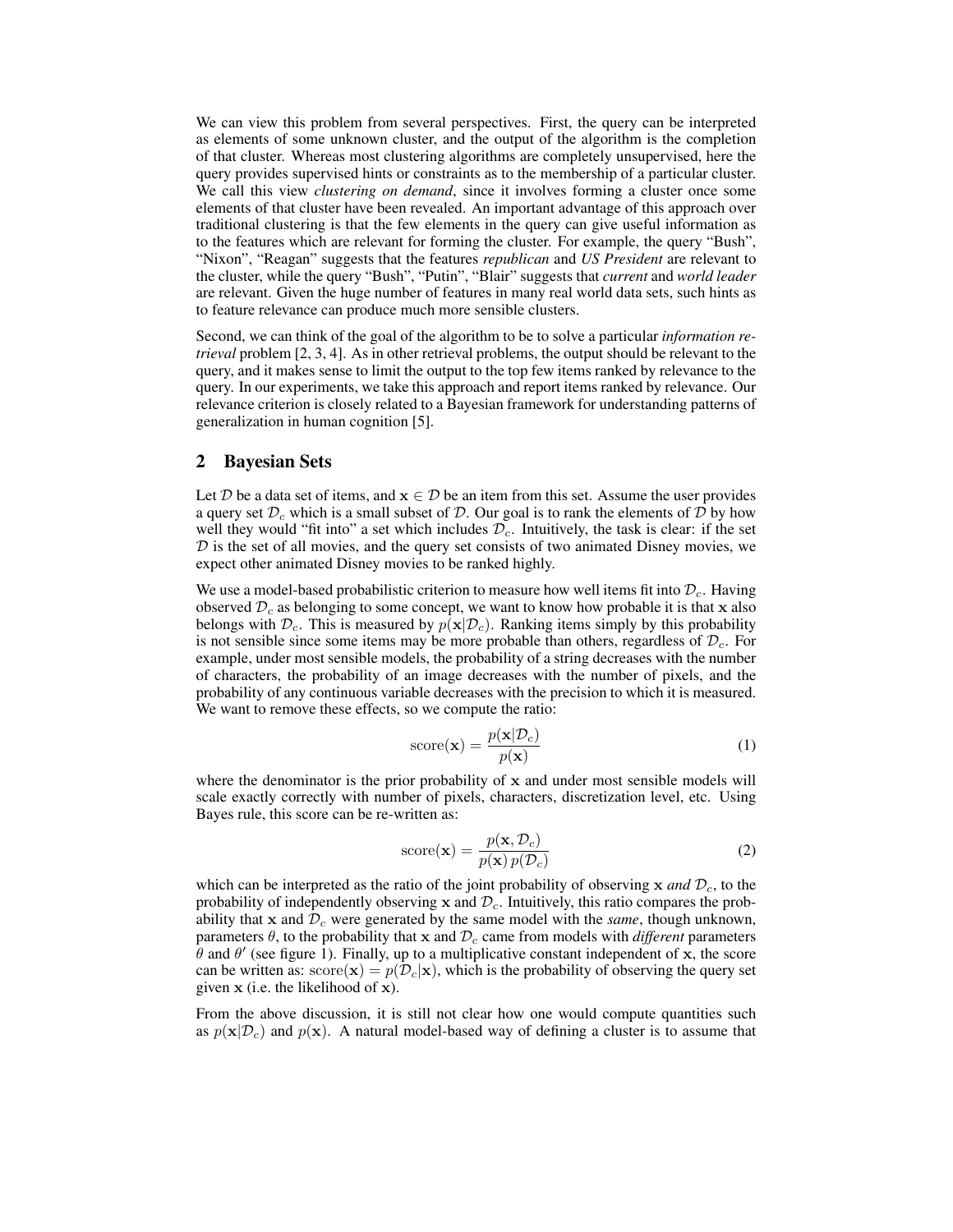

Figure 1: Our Bayesian score compares the hypotheses that the data was generated by each of the above graphical models.

the data points in the cluster all come independently and identically distributed from some simple parameterized statistical model. Assume that the parameterized model is  $p(x|\theta)$ where  $\hat{\theta}$  are the parameters. If the data points in  $\mathcal{D}_c$  all belong to one cluster, then under this definition they were generated from the same setting of the parameters; however, that setting is unknown, so we need to average over possible parameter values weighted by some prior density on parameter values,  $p(\theta)$ . Using these considerations and the basic rules of probability we arrive at:

$$
p(\mathbf{x}) = \int p(\mathbf{x}|\theta) p(\theta) d\theta
$$
 (3)

$$
p(\mathcal{D}_c) = \int \prod_{\mathbf{x}_i \in \mathcal{D}_c} p(\mathbf{x}_i | \theta) p(\theta) d\theta \tag{4}
$$

$$
p(\mathbf{x}|\mathcal{D}_c) = \int p(\mathbf{x}|\theta) \, p(\theta|\mathcal{D}_c) \, d\theta \tag{5}
$$

$$
p(\theta|\mathcal{D}_c) = \frac{p(\mathcal{D}_c|\theta) p(\theta)}{p(\mathcal{D}_c)}
$$
\n(6)

We are now fully equipped to describe the "Bayesian Sets" algorithm:

| <b>Bayesian Sets Algorithm</b>                                                            |
|-------------------------------------------------------------------------------------------|
| <b>background:</b> a set of items D, a probabilistic model $p(\mathbf{x} \theta)$ where   |
| $\mathbf{x} \in \mathcal{D}$ , a prior on the model parameters $p(\theta)$                |
| <b>input:</b> a query $\mathcal{D}_c = {\mathbf{x}_i} \subset \mathcal{D}$                |
| for all $x \in \mathcal{D}$ do                                                            |
| $\text{score}(\mathbf{x}) = \frac{p(\mathbf{x} \mathcal{D}_c)}{p(\mathbf{x})}$<br>compute |
| end for                                                                                   |
| <b>output:</b> return elements of $D$ sorted by decreasing score                          |

We mention two properties of this algorithm to assuage two common worries with Bayesian methods—tractability and sensitivity to priors:

1. For the simple models we will consider, the integrals (3)-(5) are analytical. In fact, for the model we consider in section 3 computing all the scores can be reduced to a single sparse matrix multiplication.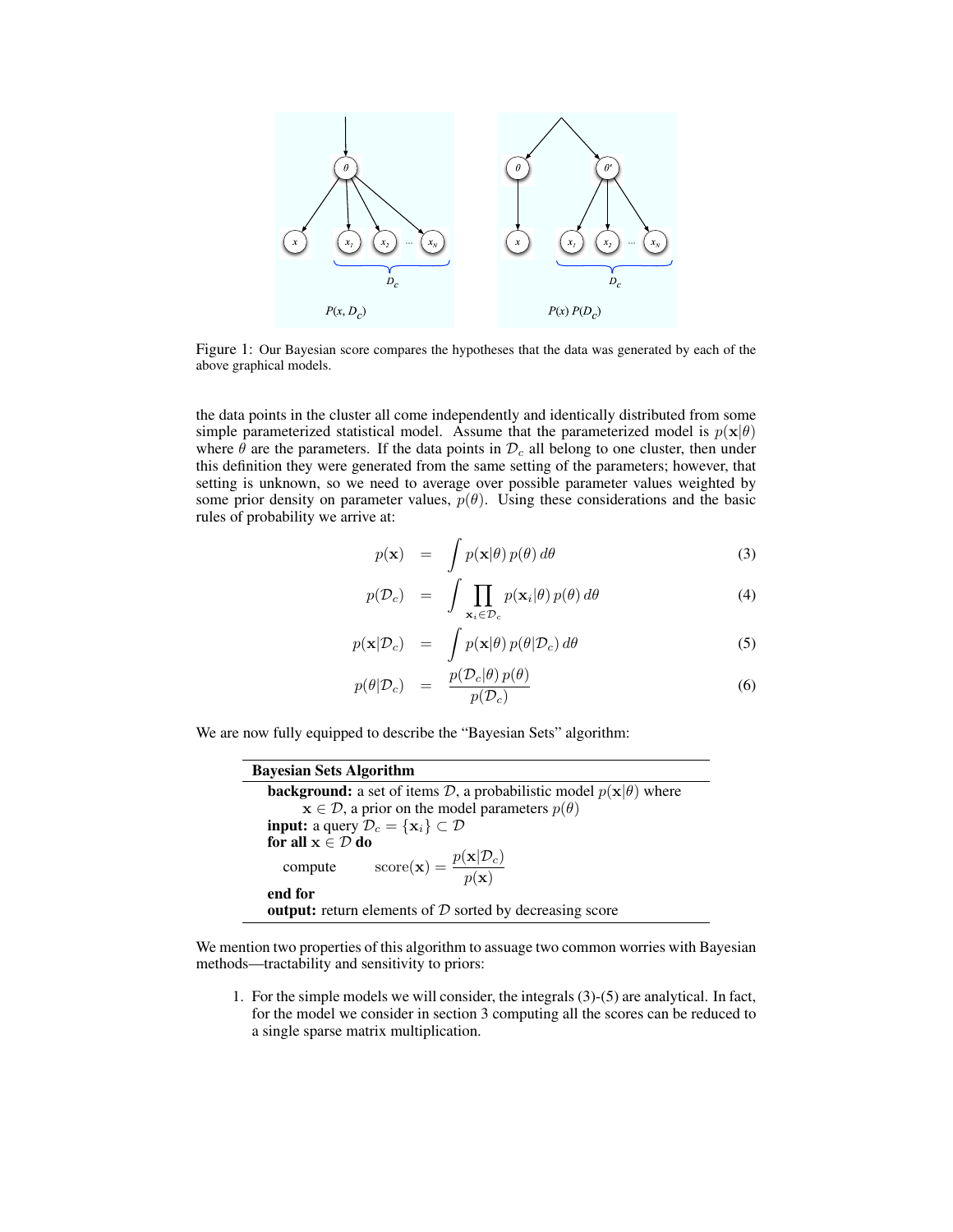2. Although it clearly makes sense to put some thought into choosing sensible models  $p(x|\theta)$  and priors  $p(\theta)$ , we will show in 5 that even with very simple models and almost no tuning of the prior one can get very competitive retrieval results. In practice, we use a simple empirical heuristic which sets the prior to be vague but centered on the mean of the data in D.

# 3 Sparse Binary Data

We now derive in more detail the application of the Bayesian Sets algorithm to sparse binary data. This type of data is a very natural representation for the large datasets we used in our evaluations (section 5). Applications of Bayesian Sets to other forms of data (realvalued, discrete, ordinal, strings) are also possible, and especially practical if the statistical model is a member of the exponential family (section 4).

Assume each item  $x_i \in \mathcal{D}_c$  is a binary vector  $x_i = (x_{i1}, \dots, x_{iJ})$  where  $x_{ij} \in \{0, 1\}$ , and that each element of  $x_i$  has an independent Bernoulli distribution:

$$
p(\mathbf{x}_i|\theta) = \prod_{j=1}^J \theta_j^{x_{ij}} (1 - \theta_j)^{1 - x_{ij}}
$$
(7)

The conjugate prior for the parameters of a Bernoulli distribution is the Beta distribution:

$$
p(\theta|\alpha,\beta) = \prod_{j=1}^{J} \frac{\Gamma(\alpha_j + \beta_j)}{\Gamma(\alpha_j)\Gamma(\beta_j)} \theta_j^{\alpha_j - 1} (1 - \theta_j)^{\beta_j - 1}
$$
(8)

where  $\alpha$  and  $\beta$  are hyperparameters, and the Gamma function is a generalization of the factorial function. For a query  $\mathcal{D}_c = {\mathbf{x}_i}$  consisting of N vectors it is easy to show that:

$$
p(\mathcal{D}_c|\alpha,\beta) = \prod_j \frac{\Gamma(\alpha_j + \beta_j)}{\Gamma(\alpha_j)\Gamma(\beta_j)} \frac{\Gamma(\tilde{\alpha}_j)\Gamma(\tilde{\beta}_j)}{\Gamma(\tilde{\alpha}_j + \tilde{\beta}_j)}
$$
(9)

where  $\tilde{\alpha}_j = \alpha_j + \sum_{i=1}^N x_{ij}$  and  $\tilde{\beta}_j = \beta_j + N - \sum_{i=1}^N x_{ij}$ . For an item  $\mathbf{x} = (x_{\cdot 1} \dots x_{\cdot J})$ the score, written with the hyperparameters explicit, can be computed as follows:

score(**x**) = 
$$
\frac{p(\mathbf{x}|\mathcal{D}_{c}, \alpha, \beta)}{p(\mathbf{x}|\alpha, \beta)} = \prod_{j} \frac{\frac{\Gamma(\alpha_{j}+\beta_{j}+N)}{\Gamma(\alpha_{j}+\beta_{j}+N+1)} \frac{\Gamma(\tilde{\alpha}_{j}+x_{.j})\Gamma(\tilde{\beta}_{j}+1-x_{.j})}{\Gamma(\tilde{\alpha}_{j})\Gamma(\tilde{\beta}_{j})}}{\frac{\Gamma(\alpha_{j}+\beta_{j})}{\Gamma(\alpha_{j}+\beta_{j}+1)} \frac{\Gamma(\alpha_{j}+x_{.j})\Gamma(\beta_{j}+1-x_{.j})}{\Gamma(\alpha_{j})\Gamma(\beta_{j})}}
$$
(10)

This daunting expression can be dramatically simplified. We use the fact that  $\Gamma(x)$  =  $(x - 1) \Gamma(x - 1)$  for  $x > 1$ . For each j we can consider the two cases  $x_{\cdot j} = 0$  and  $x_{\cdot j} = 1$ and separately. For  $x_{\cdot j} = 1$  we have a contribution  $\frac{\alpha_j + \beta_j}{\alpha_j + \beta_j + N}$  $\tilde{\alpha}_j$  $\frac{\alpha_j}{\alpha_j}$ . For  $x_{\cdot j} = 0$  we have a contribution  $\frac{\alpha_j+\beta_j}{\alpha_j+\beta_j+N}$  $\tilde{\beta}_j$  $\frac{\beta_j}{\beta_j}$ . Putting these together we get:

score(**x**) = 
$$
\prod_{j} \frac{\alpha_j + \beta_j}{\alpha_j + \beta_j + N} \left(\frac{\tilde{\alpha}_j}{\alpha_j}\right)^{x_j} \left(\frac{\tilde{\beta}_j}{\beta_j}\right)^{1-x_{\cdot j}}
$$
(11)

The log of the score is *linear* in x:

$$
\log \text{score}(\mathbf{x}) = c + \sum_{j} q_j x_{\cdot j} \tag{12}
$$

where

$$
c = \sum_{j} \log(\alpha_j + \beta_j) - \log(\alpha_j + \beta_j + N) + \log \tilde{\beta}_j - \log \beta_j \tag{13}
$$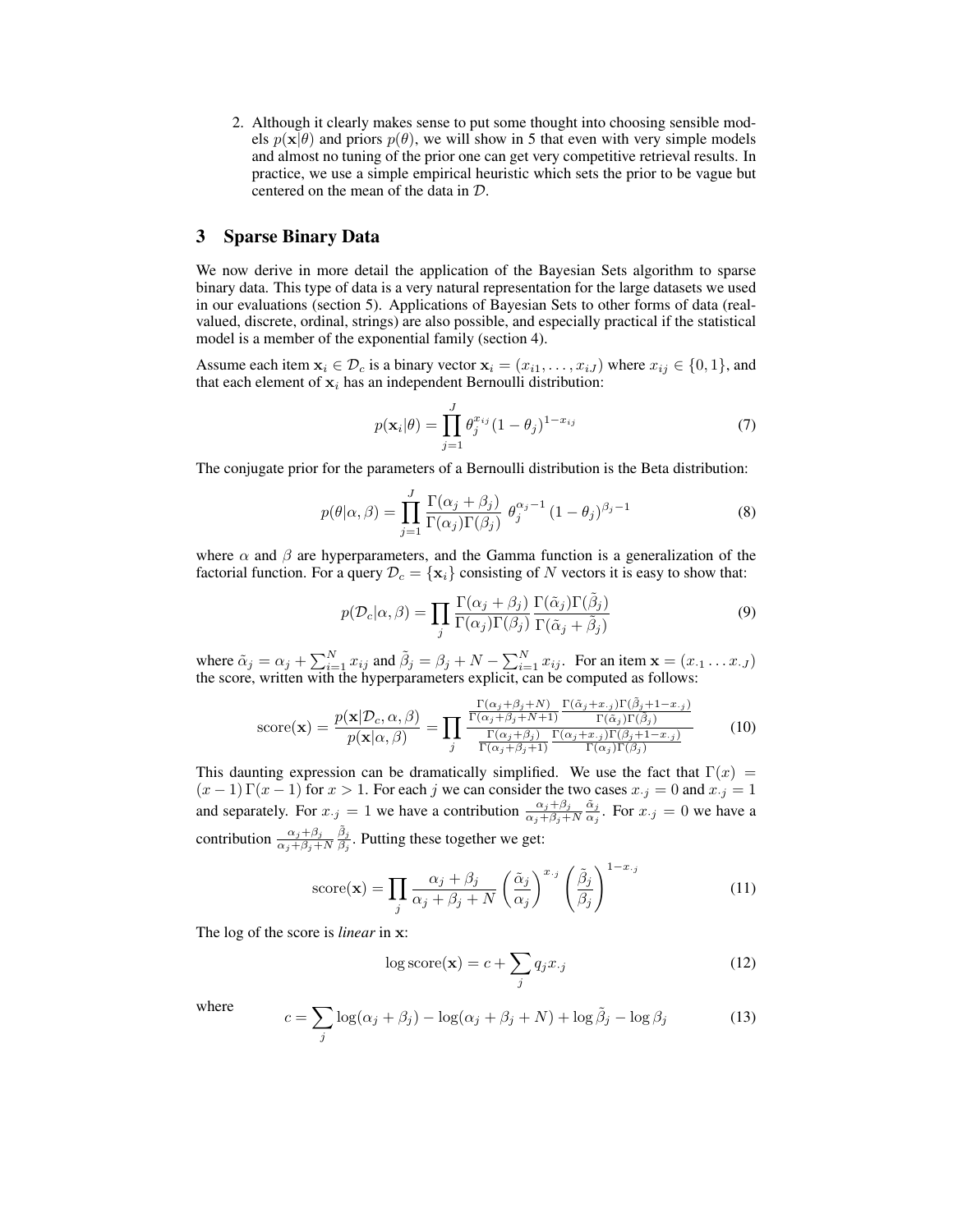$$
q_j = \log \tilde{\alpha}_j - \log \alpha_j - \log \tilde{\beta}_j + \log \beta_j \tag{14}
$$

If we put the entire data set  $D$  into one large matrix **X** with J columns, we can compute the vector s of log scores for all points using a single matrix vector multiplication

$$
\mathbf{s} = c + \mathbf{X}\mathbf{q} \tag{15}
$$

For sparse data sets this linear operation can be implemented very efficiently. Each query  $\mathcal{D}_c$  corresponds to computing the vector q and scalar c. This can also be done efficiently if the query is also sparse, since most elements of q will equal  $\log \beta_j - \log(\beta_j + N)$  which is independent of the query.

# 4 Exponential Families

We generalize the above result to models in the exponential family. The distribution for such models can be written in the form  $p(x|\theta) = f(x)g(\theta) \exp{\theta^\top \mathbf{u}(x)}$ , where  $\mathbf{u}(x)$  is a K-dimensional vector of sufficient statistics,  $\theta$  are the natural parameters, and f and g are non-negative functions. The conjugate prior is  $p(\theta|\eta,\nu) = h(\eta,\nu)g(\theta)^{\eta} \exp\{\theta^{\top}\nu\}$ , where  $\eta$  and  $\nu$  are hyperparameters, and h normalizes the distribution.

Given a query  $\mathcal{D}_c = \{x_i\}$  with N items, and a candidate x, it is not hard to show that the score for the candidate is:

$$
score(\mathbf{x}) = \frac{h(\eta + 1, \nu + \mathbf{u}(\mathbf{x})) h(\eta + N, \nu + \sum_{i} \mathbf{u}(\mathbf{x}_{i}))}{h(\eta, \nu) h(\eta + N + 1, \nu + \mathbf{u}(\mathbf{x}) + \sum_{i} \mathbf{u}(\mathbf{x}_{i}))}
$$
(16)

This expression helps us understand when the score can be computed efficiently. First of all, the score only depends on the size of the query  $(N)$ , the sufficient statistics computed from each candidate, and from the whole query. It therefore makes sense to precompute U, a matrix of sufficient statistics corresponding to  $X$ . Second, whether the score is a linear operation on U depends on whether  $\log h$  is linear in the second argument. This is the case for the Bernoulli distribution, but not for all exponential family distributions. However, for many distributions, such as diagonal covariance Gaussians, even though the score is nonlinear in U, it can be computed by applying the nonlinearity elementwise to U. For sparse matrices, the score can therefore still be computed in time linear in the number of non-zero elements of U.

#### 5 Results

We ran our Bayesian Sets algorithm on three different datasets: the Groliers Encyclopedia dataset, consisting of the text of the articles in the Encyclopedia, the EachMovie dataset, consisting of movie ratings by users of the EachMovie service, and the NIPS authors dataset, consisting of the text of articles published in NIPS volumes 0-12 (spanning the 1987-1999 conferences). The Groliers dataset is 30991 articles by 15276 words, where the entries are the number of times each word appears in each document. We preprocess (binarize) the data by column normalizing each word, and then thresholding so that a (article,word) entry is 1 if that word has a frequency of more than twice the article mean. We do essentially no tuning of the hyperparameters. We use broad empirical priors, where  $\alpha = c \times \mathbf{m}$ ,  $\beta = c \times (1-\mathbf{m})$  where **m** is a mean vector over all articles, and  $c = 2$ . The analogous priors are used for both other datasets.

The EachMovie dataset was preprocessed, first by removing movies rated by less than 15 people, and people who rated less than 200 movies. Then the dataset was binarized so that a (person, movie) entry had value 1 if the person gave the movie a rating above 3 stars (from a possible 0-5 stars). The data was then column normalized to account for overall movie popularity. The size of the dataset after preprocessing was 1813 people by 1532 movies.

and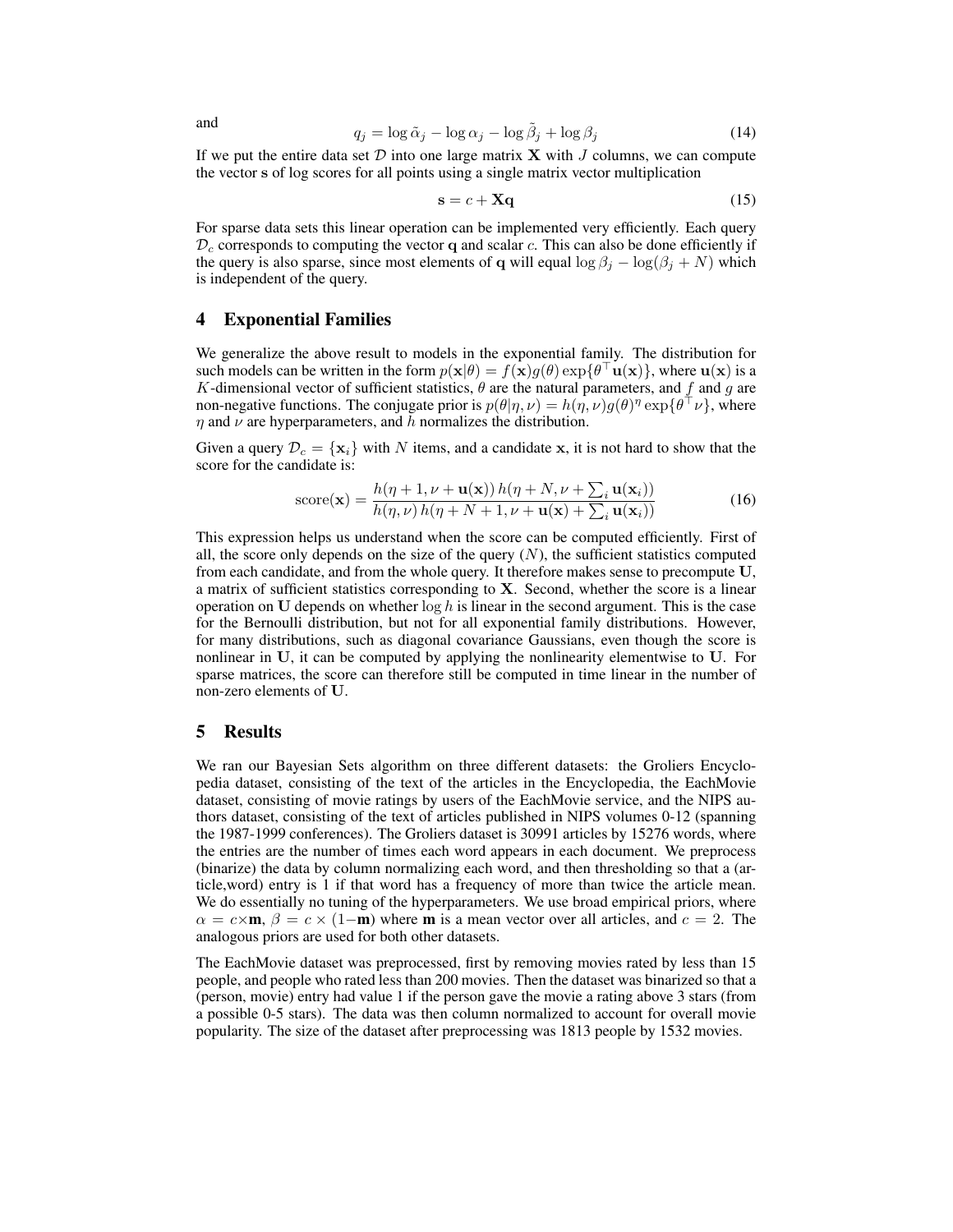Finally the NIPS author dataset (13649 words by 2037 authors), was preprocessed very similarly to the Grolier dataset. It was binarized by column normalizing each author, and then thresholding so that a (word,author) entry is 1 if the author uses that word more frequently than twice the word mean across all authors.

The results of our experiments, and comparisons with Google Sets for word and movie queries are given in tables 2 and 3. Unfortunately, NIPS authors have not yet achieved the kind of popularity on the web necessary for Google Sets to work effectively. Instead we list the top words associated with the cluster of authors given by our algorithm (table 4).

The running times of our algorithm on all three datasets are given in table 1. All experiments were run in Matlab on a 2GHz Pentium 4, Toshiba laptop. Our algorithm is very fast both at pre-processing the data, and answering queries (about 1 sec per query).

|                          | <b>GROLIERS</b>      | <b>EACHMOVIE</b>   | <b>NIPS</b>         |
|--------------------------|----------------------|--------------------|---------------------|
| <b>SIZE</b>              | $30991 \times 15276$ | $1813 \times 1532$ | $13649 \times 2037$ |
| <b>NON-ZERO ELEMENTS</b> | 2.363.514            | 517,709            | 933.295             |
| PREPROCESS TIME          | 6.1s                 | 0.56s              | 3.22s               |
| <b>OUERY TIME</b>        | 1.1s                 | 0.34s              | 0.47s               |

Table 1: For each dataset we give the size of that dataset along with the time taken to do the (onetime) preprocessing and the time taken to make a query (both in seconds).

|                    | <b>OUERY: WARRIOR, SOLDIER</b> |                      | <b>OUERY: ANIMAL</b> |                    | <b>OUERY: FISH, WATER, CORAL</b> |
|--------------------|--------------------------------|----------------------|----------------------|--------------------|----------------------------------|
| <b>GOOGLE SETS</b> | <b>BAYES SETS</b>              | <b>GOOGLE SETS</b>   | <b>BAYES SETS</b>    | <b>GOOGLE SETS</b> | <b>BAYES SETS</b>                |
| WARRIOR            | <b>SOLDIER</b>                 | ANIMAL.              | ANIMAL               | <b>FISH</b>        | <b>WATER</b>                     |
| <b>SOLDIER</b>     | WARRIOR                        | PLANT                | <b>ANIMALS</b>       | <b>WATER</b>       | <b>FISH</b>                      |
| <b>SPY</b>         | <b>MERCENARY</b>               | <b>FREE</b>          | PLANT                | CORAL.             | <b>SURFACE</b>                   |
| <b>ENGINEER</b>    | <b>CAVALRY</b>                 | LEGAL.               | <b>HUMANS</b>        | <b>AGRICULTURE</b> | <b>SPECIES</b>                   |
| <b>MEDIC</b>       | <b>BRIGADE</b>                 | FUNGAL.              | <b>FOOD</b>          | <b>FOREST</b>      | <b>WATERS</b>                    |
| <b>SNIPER</b>      | <b>COMMANDING</b>              | <b>HUMAN</b>         | <b>SPECIES</b>       | <b>RICE</b>        | <b>MARINE</b>                    |
| <b>DEMOMAN</b>     | <b>SAMURAL</b>                 | <b>HYSTERIA</b>      | <b>MAMMALS</b>       | <b>SILK ROAD</b>   | <b>FOOD</b>                      |
| <b>PYRO</b>        | <b>BRIGADIER</b>               | <b>VEGETABLE</b>     | AGO                  | RELIGION           | <b>TEMPER ATURE</b>              |
| SCOUT              | <b>INFANTRY</b>                | MINERAL              | <b>ORGANISMS</b>     | HISTORY POLITICS   | <b>OCEAN</b>                     |
| <b>PYROMANIAC</b>  | COLONEL.                       | <b>INDETERMINATE</b> | <b>VEGETATION</b>    | <b>DESERT</b>      | <b>SHALLOW</b>                   |
| <b>HWGUY</b>       | <b>SHOGUNATE</b>               | <b>FOZZIE BEAR</b>   | <b>PLANTS</b>        | ARTS               | FT                               |

Table 2: Clusters of words found by Google Sets and Bayesian Sets based on the given queries. The top few are shown for each query and each algorithm. Bayesian Sets was run using Grolier Encyclopedia data.

It is very difficult to objectively evaluate our results since there is no ground truth for this task. One person's idea of a good query cluster may differ drastically from another person's. We chose to compare our algorithm to Google Sets since it was our main inspiration and it is currently the most public and commonly used algorithm for performing this task.

Since we do not have access to the Google Sets algorithm it was impossible for us to run their method on our datasets. Moreover, Google Sets relies on vast amounts of web data, which we do not have. Despite those two important caveats, Google Sets clearly "knows" a lot about movies<sup>3</sup> and words, and the comparison to Bayesian Sets is informative.

We found that Google Sets performed very well when the query consisted of items which can be found listed on the web (e.g. Cambridge colleges). On the other hand, for more abstract concepts (e.g. "soldier" and "warrior", see Table 2) our algorithm returned more sensible completions.

While we believe that most of our results are self-explanatory, there are a few details that we would like to elaborate on. The top query in table 3 consists of two classic romantic movies,

 $3$ In fact, one of the example queries on the Google Sets website is a query of movie titles.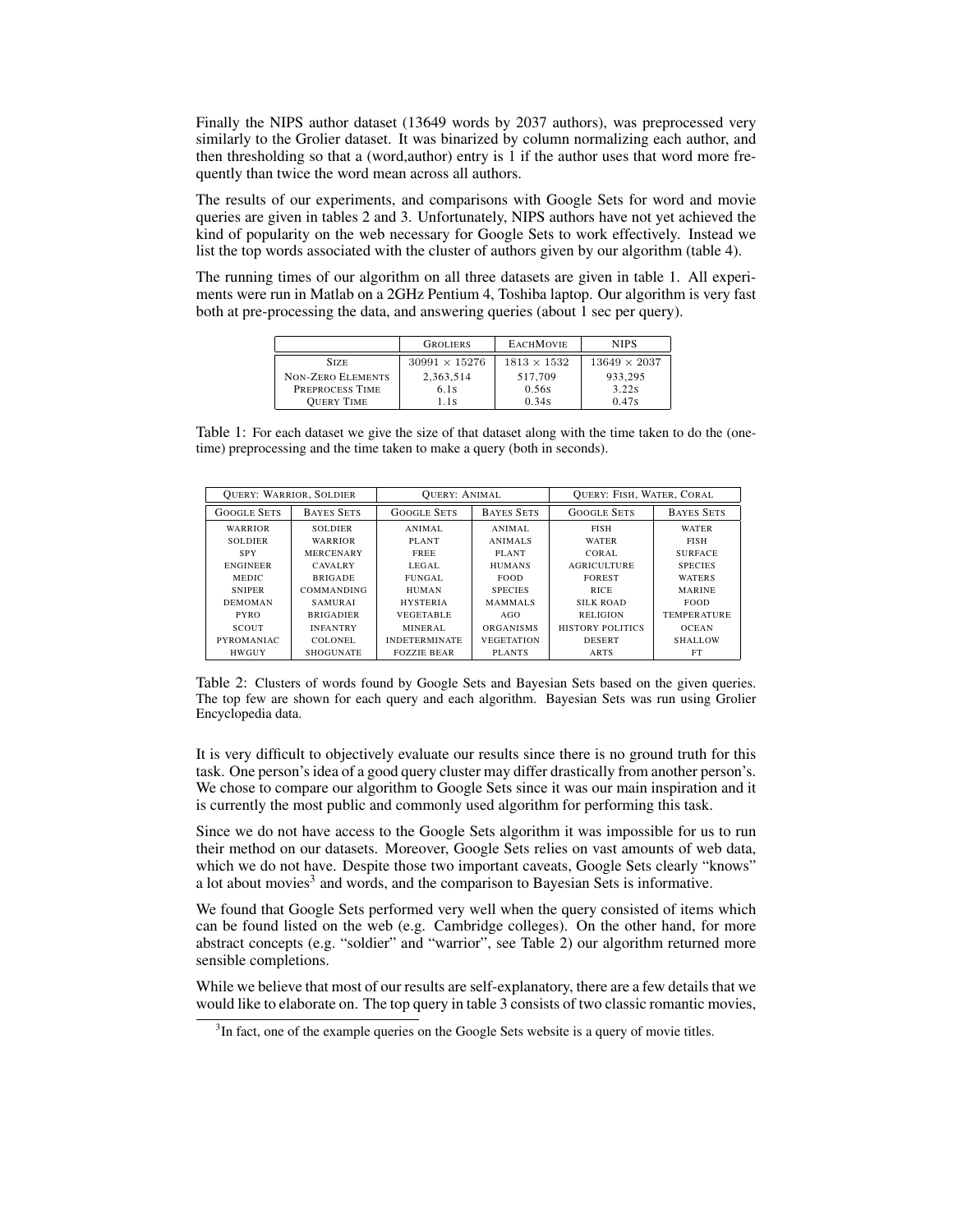|                                       | <b>QUERY: GONE WITH THE WIND, CASABLANCA</b>  |                                                  |  |                                     |                         |                              |
|---------------------------------------|-----------------------------------------------|--------------------------------------------------|--|-------------------------------------|-------------------------|------------------------------|
|                                       | <b>GOOGLE SETS</b>                            |                                                  |  | <b>BAYES SETS</b>                   |                         |                              |
|                                       |                                               | CASABLANCA (1942)                                |  | GONE WITH THE WIND (1939)           |                         |                              |
|                                       |                                               | GONE WITH THE WIND (1939)                        |  | CASABLANCA (1942)                   |                         |                              |
|                                       |                                               | ERNEST SAVES CHRISTMAS (1988)                    |  | THE AFRICAN QUEEN (1951)            |                         |                              |
|                                       |                                               | CITIZEN KANE (1941)                              |  | THE PHILADELPHIA STORY (1940)       |                         |                              |
|                                       |                                               | PET DETECTIVE (1994)                             |  | MY FAIR LADY (1964)                 |                         |                              |
|                                       |                                               | VACATION (1983)                                  |  | THE ADVENTURES OF ROBIN HOOD (1938) |                         |                              |
|                                       |                                               | WIZARD OF OZ (1939)                              |  | THE MALTESE FALCON (1941)           |                         |                              |
|                                       | THE GODFATHER (1972)                          |                                                  |  | REBECCA (1940)                      |                         |                              |
|                                       | LAWRENCE OF ARABIA (1962)                     |                                                  |  | SINGING IN THE RAIN (1952)          |                         |                              |
|                                       |                                               | ON THE WATERFRONT (1954)                         |  | IT HAPPENED ONE NIGHT (1934)        |                         |                              |
| <b>OUERY: MARY POPPINS, TOY STORY</b> |                                               | <b>QUERY: CUTTHROAT ISLAND, LAST ACTION HERO</b> |  |                                     |                         |                              |
| <b>GOOGLE SETS</b>                    | <b>BAYES SETS</b>                             |                                                  |  | <b>GOOGLE SETS</b>                  | <b>BAYES SETS</b>       |                              |
| <b>TOY STORY</b>                      |                                               | <b>MARY POPPINS</b>                              |  | <b>LAST ACTION HERO</b>             |                         | <b>CUTTHROAT ISLAND</b>      |
| <b>MARY POPPINS</b>                   |                                               | <b>TOY STORY</b>                                 |  | <b>CUTTHROAT ISLAND</b>             | <b>LAST ACTION HERO</b> |                              |
| TOY STORY 2                           |                                               | <b>WINNIE THE POOH</b>                           |  | GIRL                                |                         | KULL THE CONQUEROR           |
| <b>MOULIN ROUGE</b>                   |                                               | <b>CINDERELLA</b>                                |  | <b>END OF DAYS</b>                  |                         | VAMPIRE IN BROOKLYN          |
| THE FAST AND THE FURIOUS              |                                               | THE LOVE BUG                                     |  | <b>HOOK</b>                         |                         | <b>SPRUNG</b>                |
| PRESQUE RIEN                          |                                               | <b>BEDKNOBS AND BROOMSTICKS</b>                  |  | THE COLOR OF NIGHT                  |                         | <b>JUDGE DREDD</b>           |
| <b>SPACED</b>                         |                                               | <b>DAVY CROCKETT</b>                             |  | <b>CONEHEADS</b>                    |                         | WILD BILL                    |
| <b>BUT I'M A CHEERLEADER</b>          |                                               | THE PARENT TRAP                                  |  | ADDAMS FAMILY I                     |                         | HIGHLANDER III               |
| MULAN                                 |                                               | <b>DUMBO</b>                                     |  | ADDAMS FAMILY II                    |                         | <b>VILLAGE OF THE DAMNED</b> |
|                                       | WHO FRAMED ROGER RABBIT<br>THE SOUND OF MUSIC |                                                  |  | <b>SINGLES</b>                      |                         | <b>FAIR GAME</b>             |

Table 3: Clusters of movies found by Google Sets and Bayesian Sets based on the given queries. The top 10 are shown for each query and each algorithm. Bayesian Sets was run using the EachMovie dataset.

and while most of the movies returned by Bayesian Sets are also classic romances, hardly any of the movies returned by Google Sets are romances, and it would be difficult to call "Ernest Saves Christmas" either a romance or a classic. Both "Cutthroat Island" and "Last Action Hero" are action movie flops, as are many of the movies given by our algorithm for that query. All the Bayes Sets movies associated with the query "Mary Poppins" and "Toy Story" are children's movies, while 5 of Google Sets' movies are not. "But I'm a Cheerleader", while appearing to be a children's movie, is actually an R rated movie involving lesbian and gay teens.

|                                                                                                                  | <b>QUERY: A.SMOLA, B.SCHOLKOPF</b>                                                                               | QUERY: L.SAUL, T.JAAKKOLA                                                                                   |                                                                                                                           |                                                                                                         | <b>QUERY: A.NG, R.SUTTON</b>                                                                                                  |
|------------------------------------------------------------------------------------------------------------------|------------------------------------------------------------------------------------------------------------------|-------------------------------------------------------------------------------------------------------------|---------------------------------------------------------------------------------------------------------------------------|---------------------------------------------------------------------------------------------------------|-------------------------------------------------------------------------------------------------------------------------------|
| <b>TOP MEMBERS</b>                                                                                               | <b>TOP WORDS</b>                                                                                                 | <b>TOP MEMBERS</b>                                                                                          | <b>TOP WORDS</b>                                                                                                          | <b>TOP MEMBERS</b>                                                                                      | <b>TOP WORDS</b>                                                                                                              |
| A.SMOLA<br><b>B.SCHOLKOPF</b><br>S.MIKA<br><b>G.RATSCH</b><br><b>R.WILLIAMSON</b><br>K.MULLER<br><b>J.WESTON</b> | <b>VECTOR</b><br><b>SUPPORT</b><br>KERNEL<br><b>PAGES</b><br><b>MACHINES</b><br><b>OUADRATIC</b><br><b>SOLVE</b> | L.SAUL<br>T.JAAKKOLA<br>M.RAHIM<br><b>M.JORDAN</b><br>N.LAWRENCE<br><b>T.JEBARA</b><br><b>W. WIEGERINCK</b> | LOG.<br><b>LIKELIHOOD</b><br><b>MODELS</b><br><b>MIXTURE</b><br>CONDITIONAL<br><b>PROBABILISTIC</b><br><b>EXPECTATION</b> | R.SUTTON<br>A.NG<br>Y.MANSOUR<br><b>B.RAVINDRAN</b><br><b>D.KOLLER</b><br>D.PRECUP<br><b>C. WATKINS</b> | <b>DECISION</b><br><b>REINFORCEMENT</b><br><b>ACTIONS</b><br><b>REWARDS</b><br><b>REWARD</b><br><b>START</b><br><b>RETURN</b> |
| <b>J.SHAWE-TAYLOR</b><br><b>V. VAPNIK</b>                                                                        | REGULARIZATION<br><b>MINIMIZING</b>                                                                              | M.MEILA<br><b>S.IKEDA</b>                                                                                   | <b>PARAMETERS</b><br><b>DISTRIBUTION</b>                                                                                  | R.MOLL<br><b>T.PERKINS</b>                                                                              | <b>RECEIVED</b><br><b>MDP</b>                                                                                                 |
| <b>T.ONODA</b>                                                                                                   | <b>MIN</b>                                                                                                       | <b>D.HAUSSLER</b>                                                                                           | <b>ESTIMATION</b>                                                                                                         | <b>D.MCALLESTER</b>                                                                                     | <b>SELECTS</b>                                                                                                                |

Table 4: NIPS authors found by Bayesian Sets based on the given queries. The top 10 are shown for each query along with the top 10 words associated with that cluster of authors. Bayesian Sets was run using NIPS data from vol 0-12 (1987-1999 conferences).

The NIPS author dataset is rather small, and co-authors of NIPS papers appear very similar to each other. Therefore, many of the authors found by our algorithm are co-authors of a NIPS paper with one or more of the query authors. An example where this is not the case is Wim Wiegerinck, who we do not believe ever published a NIPS paper with Lawrence Saul or Tommi Jaakkola, though he did have a NIPS paper on variational learning and graphical models.